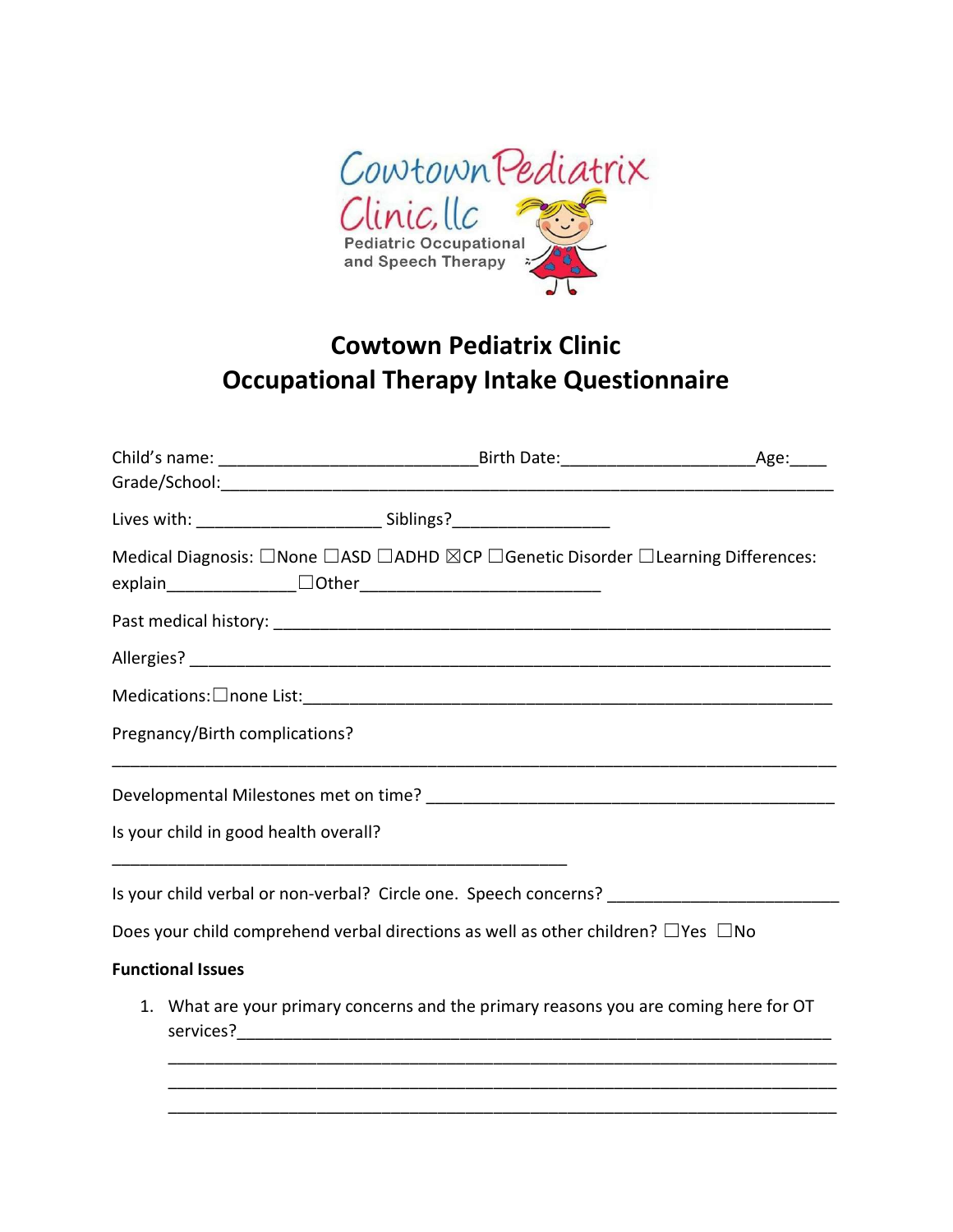- 2. Are you concerned about your child's judgement for safety? If yes, please describe:
- 3. On the scale below, circle a number to describe your level of concern for your child: Mild: 0 1 2 Moderate: 3 4 5 6 Severe: 7 8 9 10

\_\_\_\_\_\_\_\_\_\_\_\_\_\_\_\_\_\_\_\_\_\_\_\_\_\_\_\_\_\_\_\_\_\_\_\_\_\_\_\_\_\_\_\_\_\_\_\_\_\_\_\_\_\_\_\_\_\_\_\_\_\_\_\_\_\_\_\_\_\_\_\_

- 4. How often do you experience these difficulties with your child?  $□$ Daily  $□$ Weekly
- 5. Describe your child @ present: (check all that apply). Please do not skip.

# SOCIAL-EMOTIONAL:

 $\Box$ easy going ☐accepts "no" for an answer  $\Box$ transitions poorly  $\Box$ mostly quiet ☐stubborn/resistant to change  $\Box$ usually happy ☐temper tantrums

# COGNITIVE:

 $\boxtimes$ poor attention span ☐impulsive ☐doesn't listen □normal attention span compared to peers ☐sudden outbursts

# PLAY:

□needs to be in control ☐difficulty following someone else's rules  $□$ can take turns  $□$ plays side by side peer but does not interact

SENSORY:

: □rarely, □daily, □ weekly □tantrums triggered by:\_\_\_\_\_\_\_\_\_\_\_\_\_\_\_\_  $\overline{\phantom{a}}$ ☐tantrums soothed by:\_\_\_\_\_\_\_\_\_\_\_\_\_\_\_\_  $\overline{\phantom{a}}$  $\Box$ disruptive behaviors (scale 1-10)\_\_\_\_\_\_\_\_\_

☐does better 1:1 ☐interrupts frequently  $\Box$ difficulty paying attention during circle/lecture time

 $\Box$ difficulty separating from caregiver  $\Box$ difficulty participating in "nonpreferred task  $\square$ big emotions ☐anxious □easily frustrated  $\Box$ gives up instead of trying.

 $\Box$ follows simple directions ☐follows multi-step directions

 $\Box$ makes friends easily  $\Box$ difficulty sustaining friendships  $\square$ shares well  $\square$ poor sharing  $\Box$ changes the rules mid play

☐overly active ☐compulsive rituals: explain\_\_\_\_\_\_\_\_\_\_

 $\square$ plays the same thing over and over again despite a variety of play options ☐struggles to play with peers.

□doesn't like to get dirty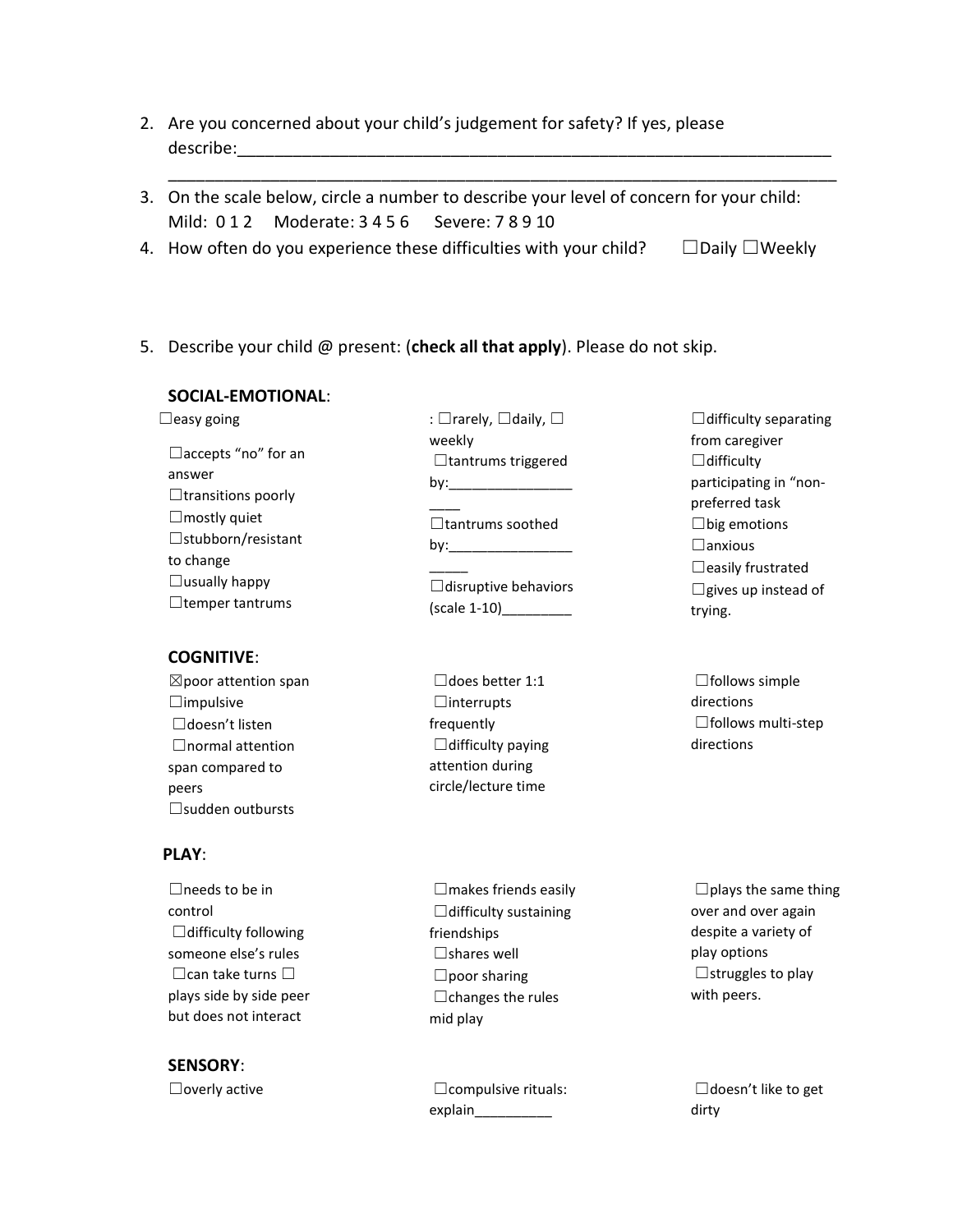$\Box$ the messier the better □leans on objects  $\Box$ seeks jumping, crashing, banging ☐likes squeezes ☐compression

## MOTOR:

□motor or vocal tics/falls often  $\Box$ dislikes head inverted ☐dislikes elevator or escalators ☐poor coordination ☐avoids swings

## ACADEMIC:

 $\Box$ messy handwriting ☐poor pencil grasp ☐confuses left and right  $\Box$ poor spelling ☐looses place while reading ☐adds or drops letters when writing

- ☐overly sensitive to everyday noises, sounds □fails to react to loud noises  $\Box$  high pain tolerance  $\Box$ gets carsick easily ☐poor selfregulation/overly
- ☐clumsy ☐avoids playground equipment ☐good coordination ☐athletic □fatigues faster than peers

stimulated with movement-based activities  $\Box$ prefers to touch rather than be touched  $\Box$ uses too much force on objects  $\Box$ uses too little force on objects.

 $\Box$ difficulty learning to ride a bike ☐runs well  $\Box$ can ride a bike without training wheels.

 $\Box$ rubs eyes when reading or writing  $\square$ squints/tilts head when writing □slower than peers with writing □frequent reversals "b/d"

☐written output is significantly behind verbal or intellectual abilities  $\Box$ difficulty sitting still  $\square$ too heavy pencil pressure  $\Box$ too light pencil pressure.

# 6. Does your child have difficulty with any self-care tasks for his age? Check all that apply:

#### Dressing:

- $\Box$ has clothing sensitivities ☐ Likes smooth textures ☐hates tags/seems ☐prefers too much clothing  $\Box$ likes tight clothing  $\Box$ likes loose clothing
- □ prefers to wear nothing ☐can do fasteners ☐cannot do fasteners ☐can tie shoelaces ☐was difficult learning to tie shoes
- $\Box$ difficulty completing dressing routines, gets distracted  $\Box$ struggles to get dressed without tantrums  $\Box$ requires same routine daily or can't function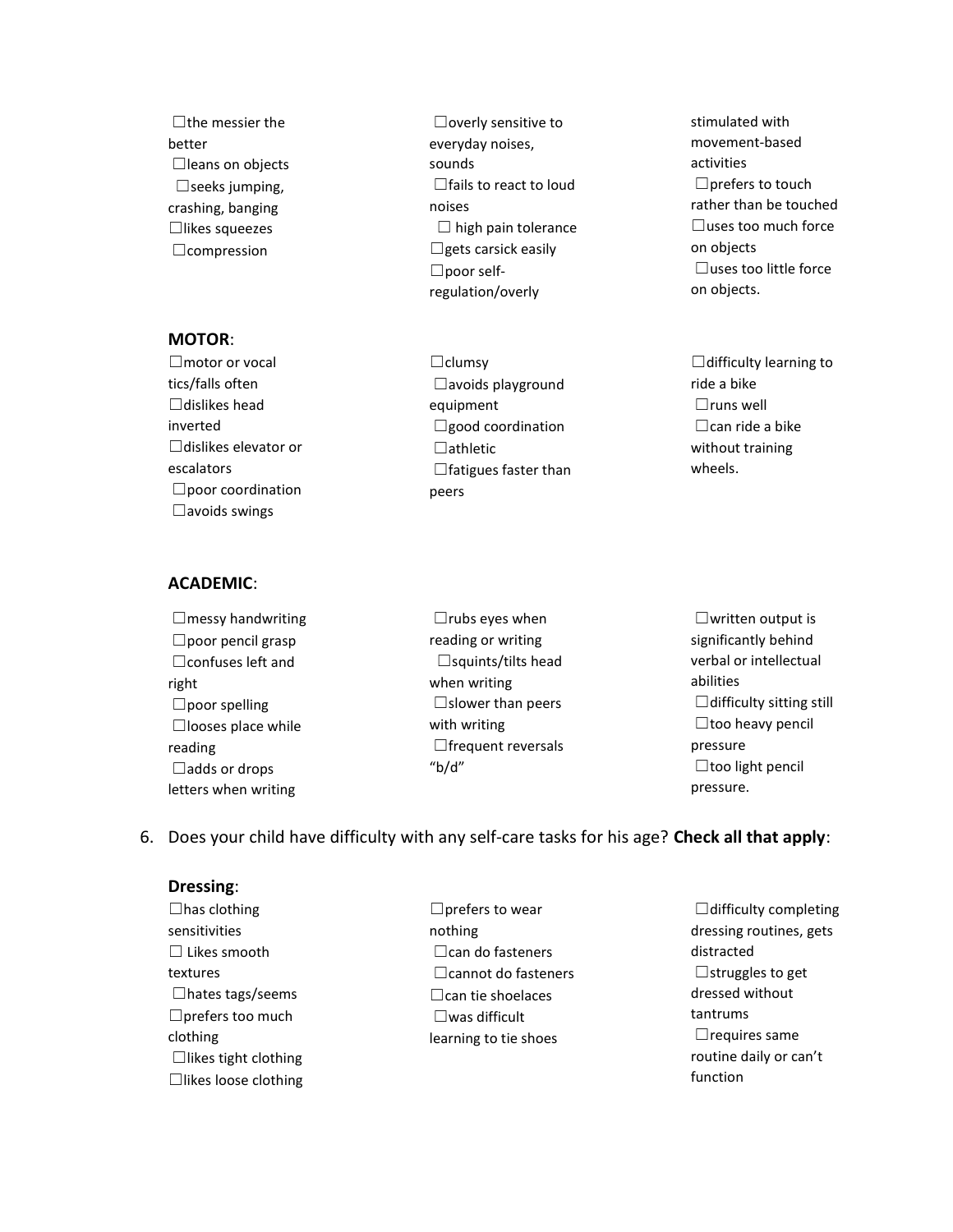## Grooming:

 $\Box$ age-appropriate assistance required  $\Box$ fears hair washing ☐hates water on face ☐hates sensation of toothbrushing

## Bathing:

 $\Box$ age-appropriate assistance required Toileting: toilet trained day and night ☐toilet trained day only

## Sleeping:

 $\Box$  good bedtime routine ☐good sleep regulation  $\Box$  falls asleep easily  $\Box$ has difficulty falling asleep ☐never wakes up at night ☐wakes up 1-2x/s per night  $\Box$  wakes up 3+ times per night/can put selfback to sleep

## FEEDING:

- $\square$ picky eater ☐good eater  $\Box$ gags or refuses to eat certain foods based on color, texture, or temperature
- ☐refuses mixed textures ☐likes soft or mushy foods  $\Box$ hates soft or mushy ☐likes hard or crunchy  $\Box$ hates crunchy

\_\_\_\_\_\_\_\_\_\_\_\_\_\_\_\_\_\_\_\_\_\_\_\_\_\_\_\_\_\_\_\_\_\_\_\_\_\_\_\_\_\_\_\_\_\_\_\_\_\_\_\_\_\_\_\_\_\_\_\_\_\_\_\_\_\_\_\_\_\_\_\_

\_\_\_\_\_\_\_\_\_\_\_\_\_\_\_\_\_\_\_\_\_\_\_\_\_\_\_\_\_\_\_\_\_\_\_\_\_\_\_\_\_\_\_\_\_\_\_\_\_\_\_\_\_\_\_\_\_\_\_\_\_\_\_\_\_\_\_\_\_\_\_\_

 $\Box$ requires same routine or has meltdown ☐fears dentist ☐does not tolerate

☐was easy to learn

toilet training  $\Box$ delayed toilet

☐wears diaper

training

haircuts

□does not tolerate nail trimming ☐auditory hypersensitivity to hair/hand dryers and or toilets flushing

# $\Box$ does not complete all steps necessary

 $\Box$ wears pull up at night ☐has accidents despite being trained

☐cannot put self-back to sleep  $\Box$ rigid bedtime routines or can't go to sleep

☐prefers hot ☐prefers cold  $\Box$ has less than 10 food items that he will eat

Would you like feeding addressed during therapy?  $\Box$ Yes  $\Box$ No.

- 7. What are your child's favorite activities /loves doing the most?
- 8. What are your child's greatest accomplishments?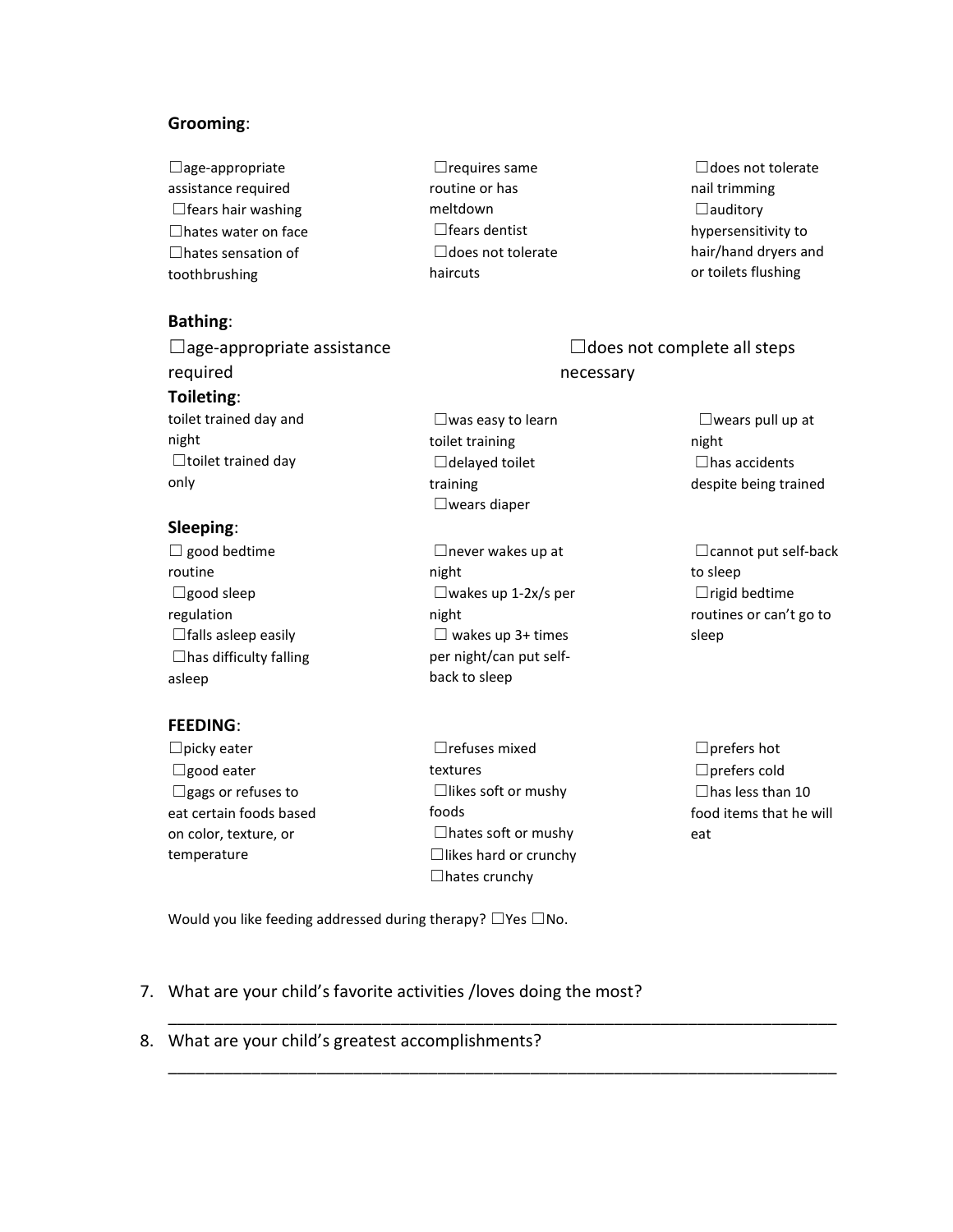|                  | 11. Are your family's everyday activities affected by your child's current behaviors?<br>$\square$ No $\square$ Yes $\square$ |  |  |  |
|------------------|-------------------------------------------------------------------------------------------------------------------------------|--|--|--|
|                  | 12. What do you think has caused the problem? __________________________________                                              |  |  |  |
|                  | 13. Approximately when did it start? _________________ Is it getting better or worse?                                         |  |  |  |
|                  |                                                                                                                               |  |  |  |
|                  | 14. Does your child prefer one hand over the other? $\Box$ Yes $\Box$ No Right Left                                           |  |  |  |
|                  | 15. Current school placement? □Regular ed □Special ed/IEP □Gifted □Private                                                    |  |  |  |
| $\square$ Public |                                                                                                                               |  |  |  |
|                  | 16. Does your child like school? $\Box$ Yes $\Box$ No                                                                         |  |  |  |
|                  | 17. Does your child struggle at school? $\Box$ Yes $\Box$ No                                                                  |  |  |  |
|                  | 18. Has your child had services before? $\Box$ OT $\Box$ Speech $\Box$ PT $\Box$ Play Therapy $\Box$ ABA                      |  |  |  |
|                  | 19. Please list all other past testing                                                                                        |  |  |  |
|                  |                                                                                                                               |  |  |  |
|                  |                                                                                                                               |  |  |  |
|                  | 20. Please list all other current therapies/medical/psychological                                                             |  |  |  |

9. What does your child dislike the most?

Please tell us anything else you want your therapist to know about your child:\_\_\_\_\_\_\_\_\_\_\_\_\_\_\_\_\_\_\_\_\_\_\_\_\_\_\_\_\_\_\_\_\_\_\_\_\_\_\_\_\_\_\_\_\_\_\_\_\_\_\_\_\_\_\_\_\_\_\_\_\_\_\_\_\_\_\_\_\_\_\_\_\_

\_\_\_\_\_\_\_\_\_\_\_\_\_\_\_\_\_\_\_\_\_\_\_\_\_\_\_\_\_\_\_\_\_\_\_\_\_\_\_\_\_\_\_\_\_\_\_\_\_\_\_\_\_\_\_\_\_\_\_\_\_\_\_\_\_\_\_\_\_\_\_\_\_\_\_\_\_\_